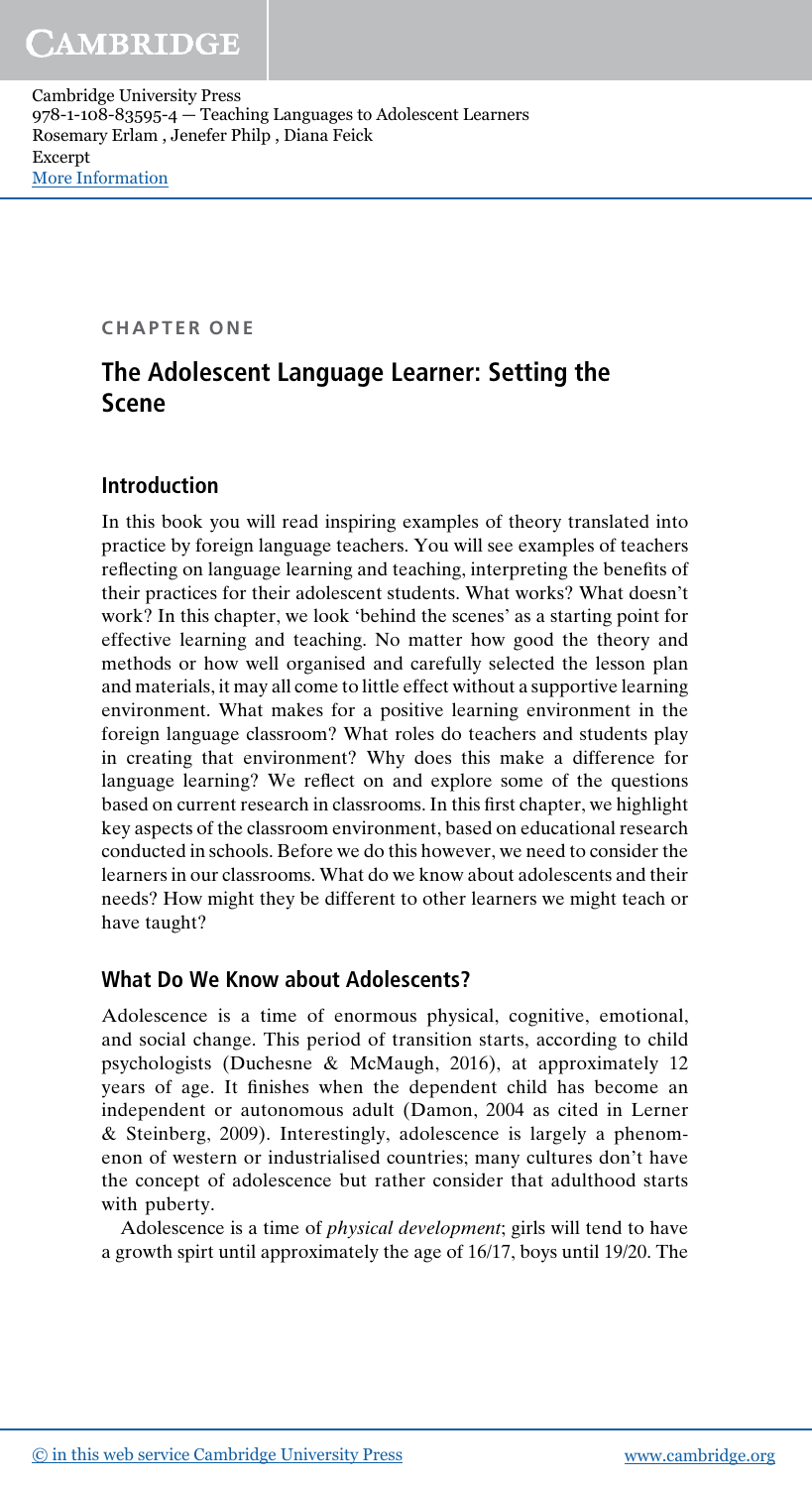#### 2 The Adolescent Language Learner

physical changes that accompany puberty may cause insecurity and a lack of confidence, or even feelings of shame (Robins et al., 2002). Adolescents undergo changes that affect their sleeping patterns: the hormone melatonin that regulates the wake–sleep cycle causes them to feel tired around two or three hours later than adults (Randler & Wicke, 2014), meaning that they sleep less even though they need the same amount of sleep as younger children because of the enormous physical changes they are experiencing. For the teacher, there can be significant consequences: students may be tired, pay less attention, achieve less, and even be in a bad mood! The later that the school day starts during adolescence, the better.

Adolescence is a time of cognitive change and development. The brain is still malleable, but it is a time where synaptic connections are strengthened and unused synaptic connections are eliminated. Because cognitive functions may be lost or diminished if not used, the cognitive stimulation of the adolescent is important. The pre-frontal cortex is a part of the brain that undergoes significant development during this period. It is responsible for functions like attention, setting priorities, repressing impulses, and making plans, and its development is not complete until around adulthood. Because of this, teenagers can have difficulty with goaloriented acting and thinking (Crone, 2011). Duchesne and McMaugh (2016) hypothesise that the slow development of this cortex makes the adolescent prone to risky or impulsive behaviour. Another part of the brain that grows dramatically during adolescence is the amygdala, a region that is responsible for regulating anger and fear. Because development in this cortex is not complete, the adolescent is less able to process and control emotion.

Developmental psychologists (Elkind, 1967) identify, as typical of the period of adolescence, the 'imaginary audience phenomenon'. Young people can assume that their behaviour and appearance is the focus of those around them, with the result that they feel like they are living life on a stage. Of course, this means that the adolescent can feel acute embarrassment when they make mistakes. This may account for the fact that adolescents often experience anxiety speaking in front of others. Their desire to avoid speaking increases with age, peaking at around 15–17, and with the formality of the situation, for example, in front of the whole class (Sumter, Bokhorst, & Westemberg, 2009).

Despite the many changes that the adolescent is experiencing, adolescence is an ideal period for language learning. As we have already seen, the adolescent brain is particularly plastic or malleable. Adolescents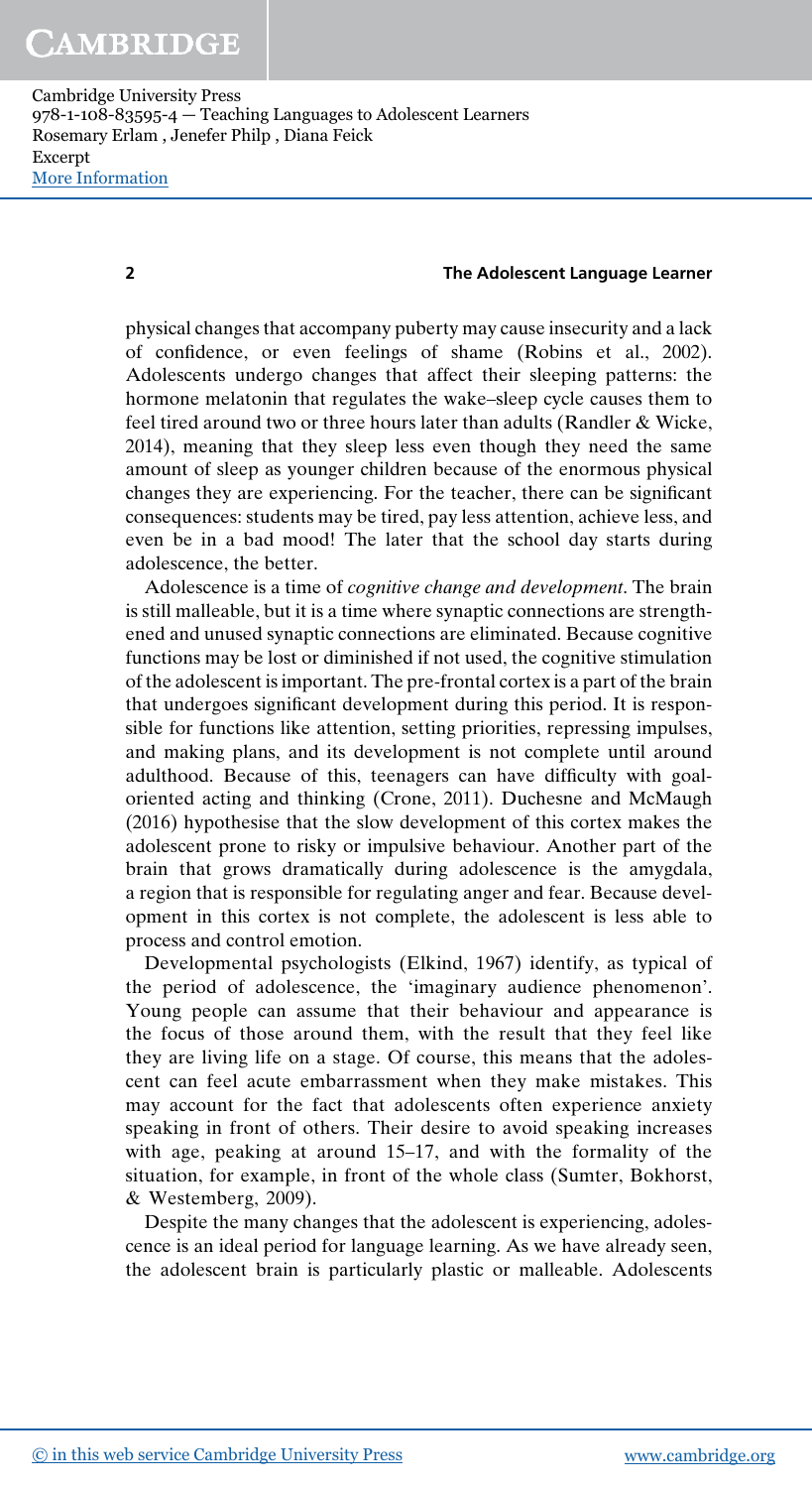#### What Do We Know about Adolescents? 3

develop the ability to think abstractly and have increased metalinguistic awareness. This means that they can reflect on and talk about language. They can go beyond literal understandings of language and both use and understand figurative speech, sarcasm, and multiple meanings (McDevitt & Ormrod, 2013). They are better able to make comparisons between their first language and their second or additional languages. Another reason why adolescents make good language learners is that their memory skills improve (Duchesne & McMaugh, 2016). They are also better able to multi-task, shifting attention from one task to another.

Adolescence is a time of social development and change. Teenagers are both the children they were and the adults they will become (Lemke, 2003) and it is during adolescence that they experiment with and establish their identity. Adolescents are often exploring and asserting new expressions of self, in terms of, for example, their music preferences or commitment to sport and other social activities (Legutke, 2012). At the same time, they are likely to reject rules and values that they may perceive others have determined for them. This is associated with detachment from family and the increasing importance of friendship and peers. Peers

become more significant than parents (Cook, Deng, & Morgano, 2007; Wentzel, Barry, & Caldwell, 2004) as adolescents look for emotional stability outside of the family. Belonging to a peer group gives the adolescent more confidence and a greater sense of security. This may



account for the fact that they are more willing to take risks, a fact we have mentioned earlier (Gardner & Steinberg, 2005).

Legutke (2012) claims that the emotional turmoil of the teen years is played out in secondary school. What do we know then about adolescents in the classroom? Firstly, and not surprisingly, teachers lose the dominance they once had and are no longer central figures in the life of a teenager. Adolescents expect teachers to be respectful and friendly, but do not necessarily seek more from this relationship. Teachers need to have the professional knowledge that accompanies the subject that they teach, and they need to establish a good learning environment. Adolescents expect teachers to integrate their needs and interests into classroom activities and tasks (Kurth-Buchholz, 2011). We will discuss this further in Chapter 2. There is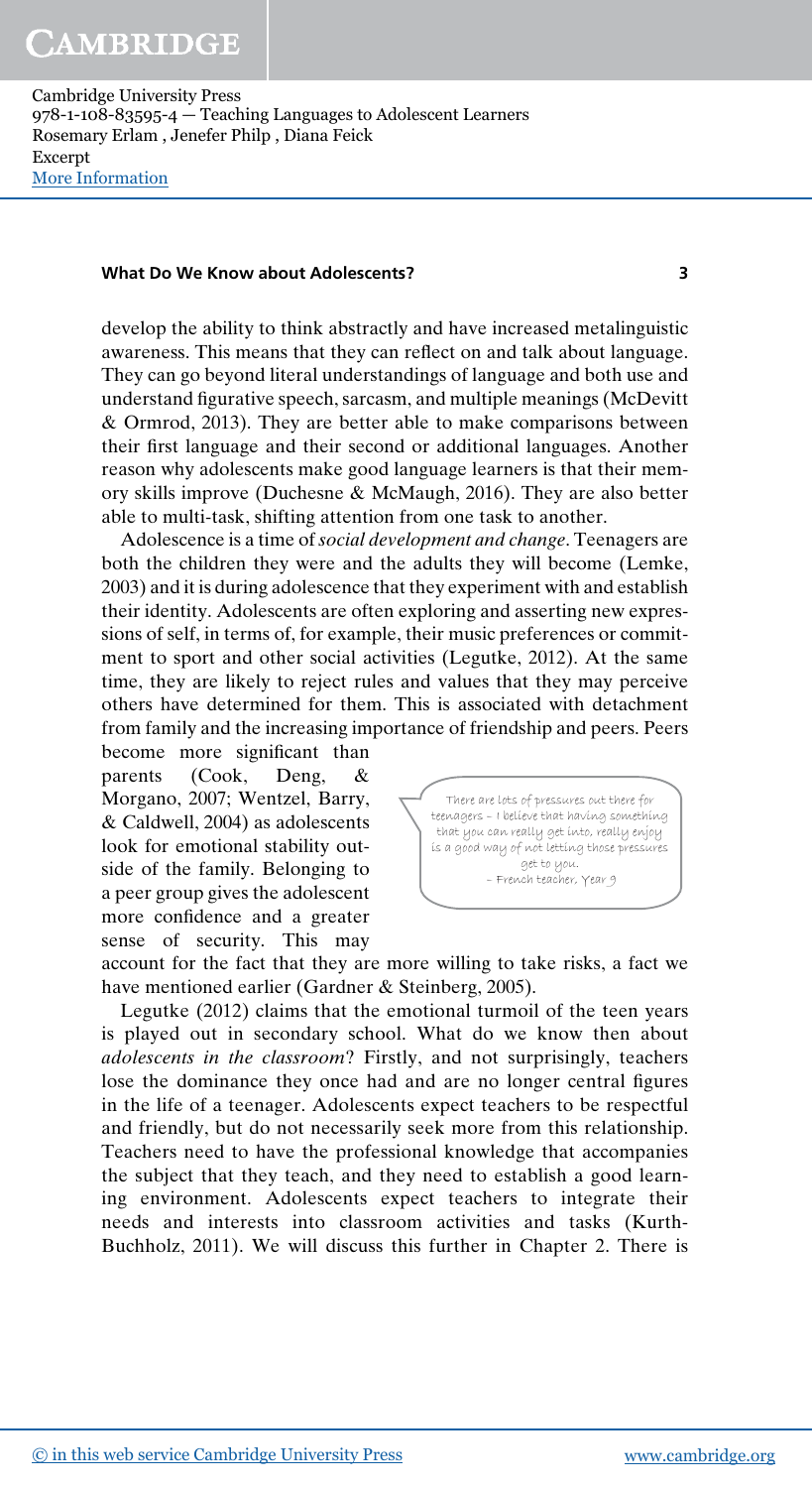#### 4 The Adolescent Language Learner

a distinct preference for co-operative learning and the 'teacher-upthe-front' style can be considered boring.

## What Makes the Biggest Difference to Success in Classrooms?

John Hattie and his team of researchers combined the results of literally thousands of studies from a wide variety of classrooms and subject areas.

He did this to provide sufficient statistical power to identify which factors of the many actually make the biggest difference for learning. Hattie's (2009, 2012) findings were based on 800 'metaanalyses', using information from 50,000 research papers. His team of



researchers explored what most contributes to success for students in primary, secondary, and tertiary contexts through meta-analyses on five topics: school, home, curricula, teaching, and students.

One of the findings was that the classroom environment itself makes a difference to success. However, it was not the physical aspects of the environment that made this difference. Class size, furniture layout, or the latest technology were not the factors that surfaced as important, but the relational factors. The combined studies found that it is the people inside the class and the kind of relationships they build with one another that are most vital to a positive learning environment.

What do these classes look like? Based on Hattie (2012), Figure 1.1 identifies ten of the key features of successful classrooms.

> Of these ten, which elements do you recognise in your own experience in classrooms (as a student, teacher, or observer)? Why would these make such a difference?

# What Makes for a Positive Language Learning Environment?

As seen in Figure 1.1, researchers have identified many variables that contribute to effective learning. We focus here on four that are commonly discussed in research conducted in high school classrooms (see Figure 1.2). Each is characteristic of successful learning environments. You will notice that these four variables are all people-oriented and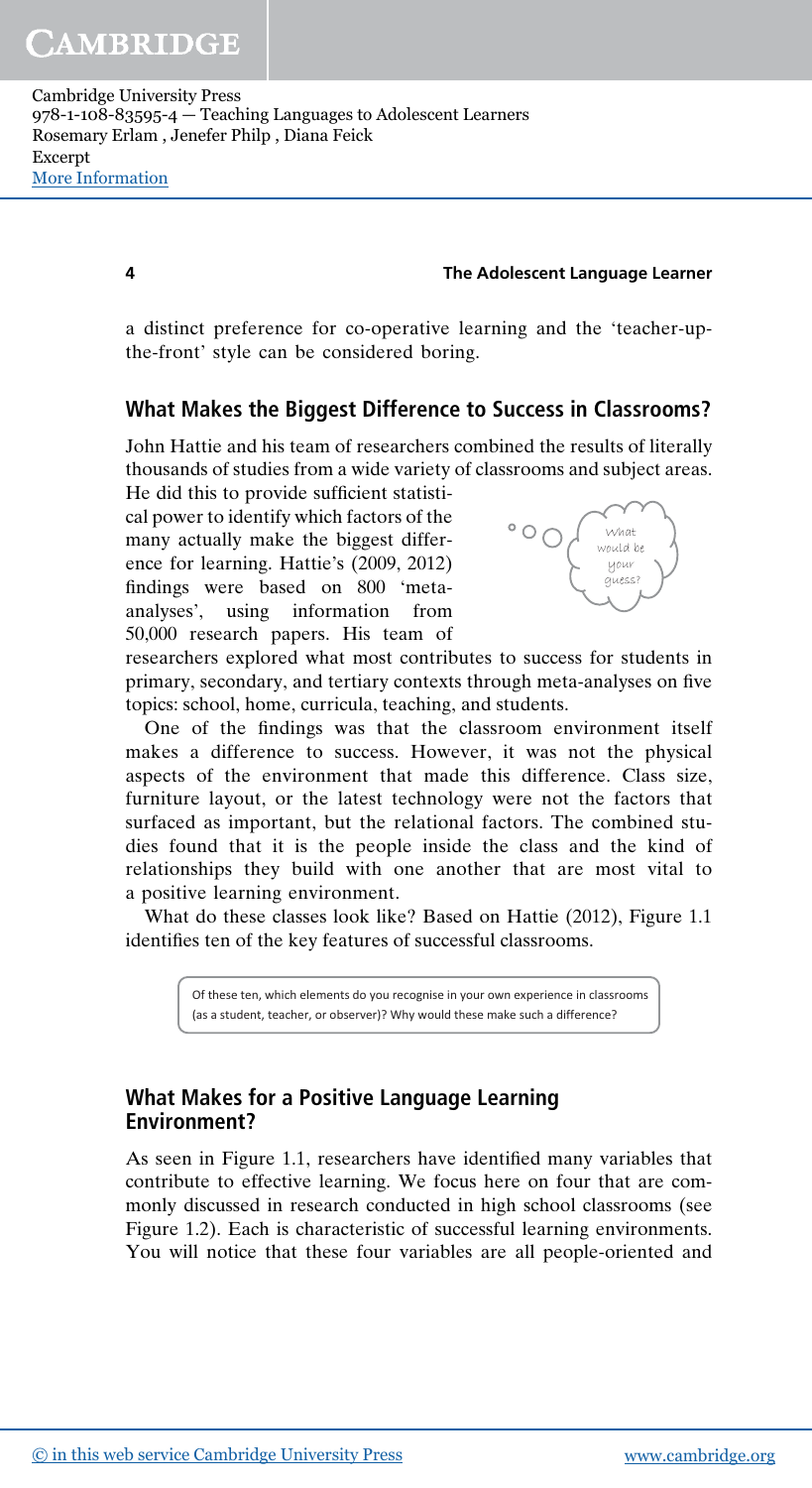

Figure 1.1 Ten indicators of a positive learning environment (based on Hattie, 2012)

predominantly to do with classroom relations: teacher–student relations and peer relations, supportive collaboration, peer feedback, and willingness to take risks (Dörnyei & Malderez, 1997; Hattie, 2012; Philp, 2016; Sato & Ballinger, 2012).

# Positive Class Relationships

Underlying the potential benefits of all that teachers do in language classrooms is the social environment of the class itself. How do relationships between class participants – teachers, assistants, and students – actually relate to learning? Research suggests that teacher–student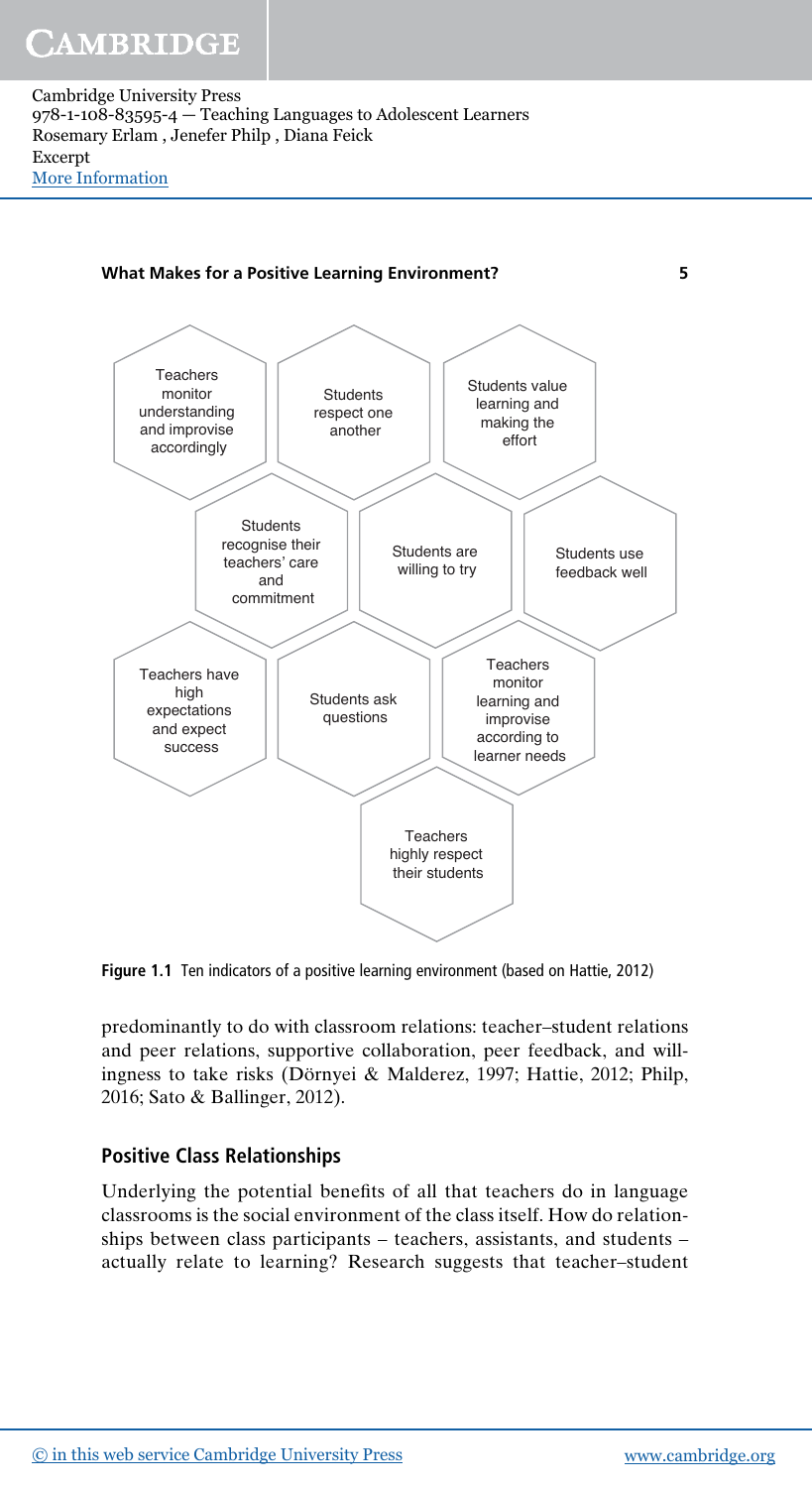# CAMBRIDGE

Cambridge University Press 978-1-108-83595-4 — Teaching Languages to Adolescent Learners Rosemary Erlam , Jenefer Philp , Diana Feick Excerpt [More Information](www.cambridge.org/9781108835954)



6 The Adolescent Language Learner

Figure 1.2 Characteristics of a successful learning environment (based on Philp and Kos, 2017; commissioned by Cambridge University Press)

relations (Dörnyei & Malderez, 1997; Hattie, 2012; Philp, 2016), and peer relations in class (Sato & Ballinger, 2012; Philp, 2016) both play a crucial role in the effectiveness of learning activities, just as teacher– whole class interaction and peer interaction support learning in complementary ways (Batstone & Philp, 2013).

When students recognise that their teacher knows them, respects them, and cares about them, positive relations between teacher and students are more likely, and a benefit is that students are likely to reciprocate in kind, leading to a positive environment (Dörnyei & Malderez, 1997; Hattie, 2012). When the teacher encourages an environment of inclusiveness and respect, students are more willing to take risks and to work with one another in ways that foster collaborative learning (Philp, 2016). Relations between class members play a crucial role in the effectiveness of learning activities. Teachers can explicitly train students how to work together in ways that encourage peer support, feedback, and collaboration (see Dawes, 2004; Philp, 2016; Sato & Ballinger, 2012).

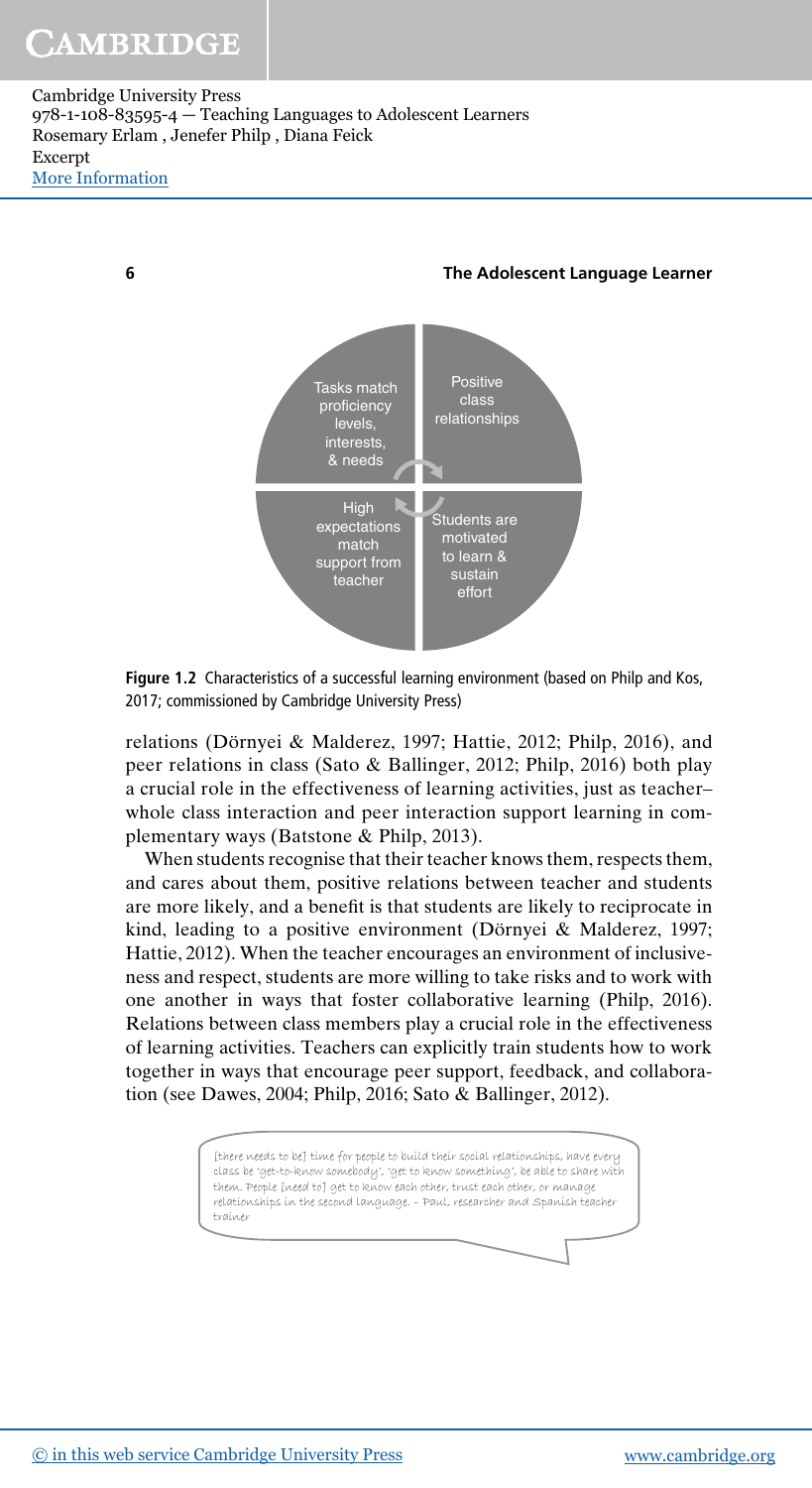#### What Makes for a Positive Learning Environment? 7

Paul, a Spanish teacher-trainer and researcher, highlights the importance of paying attention to 'the social stuff'. When Paul shares his

teaching strategies for group work, he emphasises taking time to build classroom relations and trust between class members. Paul also emphasises the importance of monitoring group work (see also Philp, Adams, & Iwashita, 2013; Dörnyei & Malderez, 1997).



### High Teacher Expectations and Support

Teachers' expectations can foster or inhibit students' goals and willingness to succeed (Rubie-Davies, 2007, 2014). In research in schools in New Zealand and in England, Rubie-Davies and colleagues compared teachers' expectations and student outcomes in a wide range of classrooms.

They found that high teacher expectations can motivate students to try harder or to take on a challenging task a little beyond their comfort zone, buoyed up by their trust in the teacher who believes them capable. You will see examples of this in later chapters.

Conversely, low teacher expectations are more likely to be associated with low performance goals and a lack of motivation to reach higher goals. The researchers found that teachers with high expectations of their class gave students greater autonomy: learners were

### What Do High Expectations Look Like?

- Students are given autonomy
- Challenging work links to student interests
- Teacher support matches the needs of students to achieve their goals
- Students engage in tasks requiring higher order thinking

(Rubie-Davies 2007, 2014)

given choices in how they learnt. This included challenging work that took account of their own interests. Student autonomy didn't mean they were just left to their own devices, however. Teachers provided support contingent with the needs of the students, enabling them to reach their goals. This is quite different to the practices and beliefs of teachers with low expectations. In

these classes, although the students were similar in ability level to their peers in the 'high expectation teacher' classes, their teachers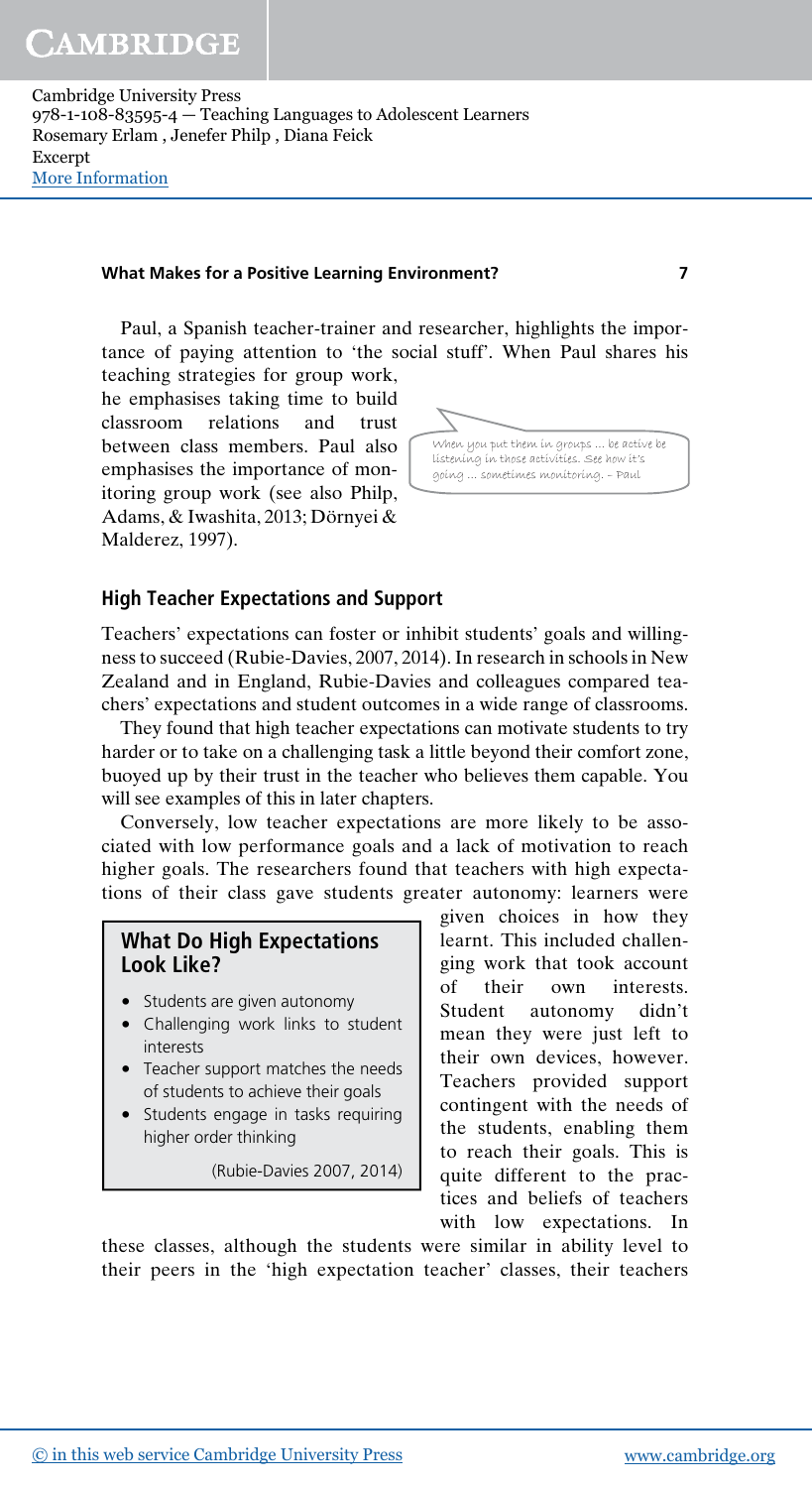#### 8 The Adolescent Language Learner

did not feel the class capable of higher-order thinking skills such as creative or critical thinking, evaluating or synthesising ideas. They saw their students as low in ability and motivation. Perhaps not surprisingly, in classrooms in which teachers had low expectations of their students, gains were less, both academically and in terms of social and emotional development (Rubie-Davies, 2015).

#### Motivation to Learn and Sustain Effort in a Task

We noted above the importance of teacher expectations in a class. Related to this is the affective quality of the relationship between teacher and students. Researchers in educational psychology identify the quality of the relationship between student and teacher, teacher and class, as very important: it may contribute to or impede students' willingness to engage in class, and it may help sustain their efforts when work becomes challenging (Ushioda, 2009; Dörnyei & Malderez, 1997).

In a high school English class, students were enthusiastically positive about their English teacher. Students appreciated the way the teacher treated them, feeling that they were considered as individuals with interests and opinions of their own.

> She's not a typical teacher where she's just like 'ok now read this and then write this down' and then you have to learn it and that's it. I think she just talks to us and when she questions us she's like she's talking to us; she's not just asking us facts which we can forget later. – Nita, English class.

Motivation has often been seen as something that 'causes' language learning. However, research investigating motivation in language learning has stressed the importance of the learning experience being appropriately challenging and interesting. That is, it is engaging. This allows learners to experience success and encourages them to keep going. In other words, there is a cyclical effect. Positive language learning experiences can themselves be motivating. In this way, teachers can promote intrinsic motivation in their students (Crookes & Schmidt, 1991). That is, rather than completing a task because they have to, ideally, students with intrinsic motivation engage in an activity 'because it is enjoyable and satisfying' to do so (Noels et al., 2000, p. 61). We will discuss motivation in greater detail in Chapter 2; however, in the next section we look at two factors: the importance of (1) formulating clear goals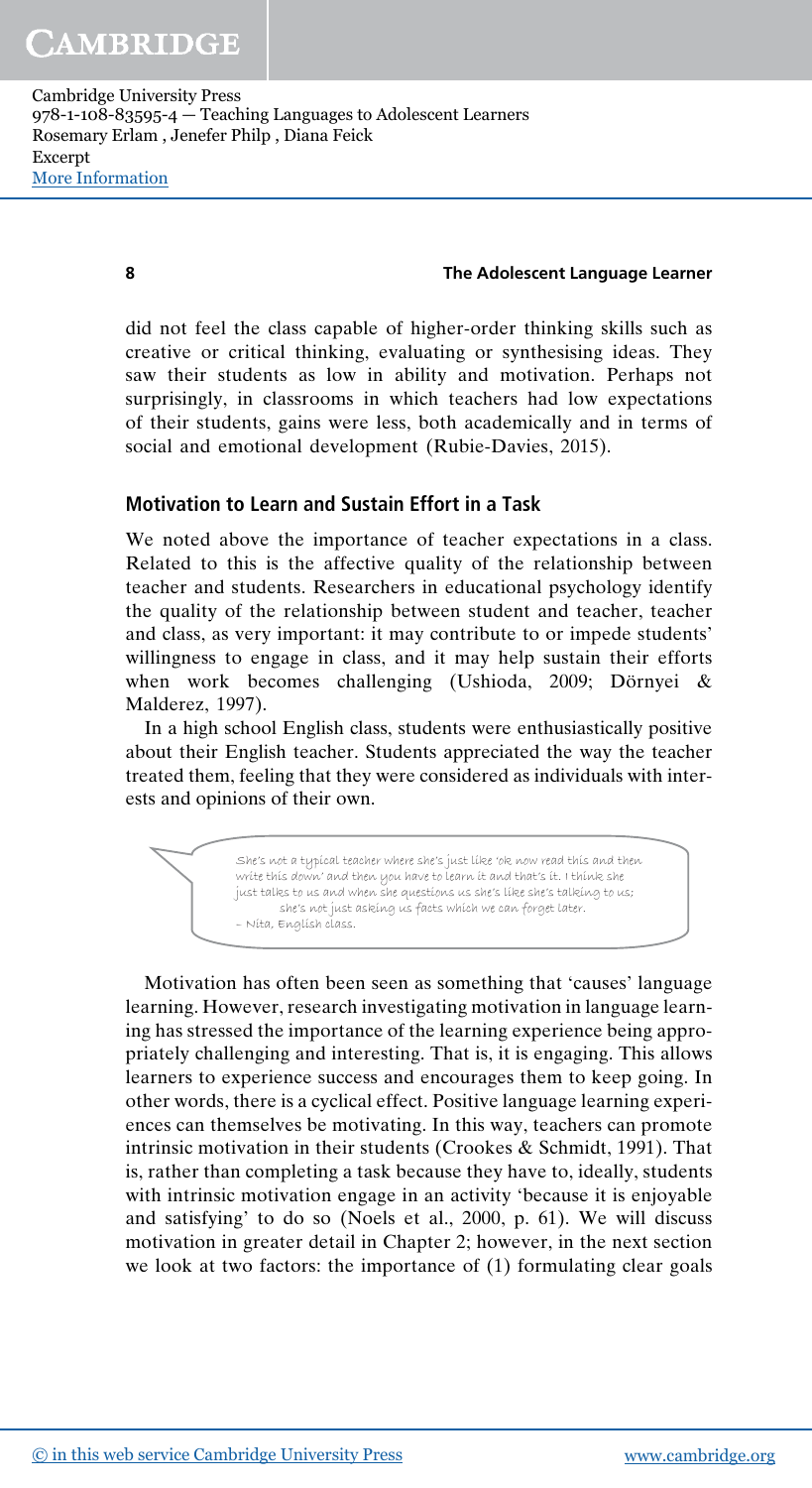#### A Social Environment 9

that match students' ability level and provide appropriate challenge, and (2) having the curriculum and materials match the interests of students (Dörnyei, 2001; Tomlinson, 2014).

#### Learning Activities that Match Students' Interests and Needs

As with other subjects, it is typical in language classrooms to see a wide range of ability levels, varying needs, and proficiency levels. Adolescents can differ greatly in their experience of languages. Teachers can cater to different levels by varying groupings according to proficiency. For example, where the goal is the same, the material provided to each group can be differentiated in ways that supply more or less information and/or provide the information in different modes: written, oral, aural, visual, or multi-modal. (We discuss the use of digital media in the classroom in Chapter 7.) Alternatively, mixed ability groupings may be based on shared interests; for example, each group can be given the autonomy to choose their own topic (Philp & Duchesne, 2016; Tomlinson et al., 2003).

It is also important that students have the opportunity to work at tasks or activities that are aligned with their own interests. As discussed in the previous section, it is believed that the effort that students are prepared to put in to learning a language is related to the enjoyment that they experience in doing so. We will return again to this issue in Chapter 2 and discuss it in greater detail, along with the notion of learner engagement.

In a senior high school 'English as a foreign language class', the students spoke proudly of their ability to use 'only English', and gave

high praise of their teacher, Anna, for making lessons interesting (and grammar classes more bearable). Indeed, in this class, activities varied from candid conversations about love at first sight (prior to reading



Romeo and Juliet), to team relays around the room to collect facts on Shakespeare, to a TV-style quiz on grammar.

# A Social Environment: Teacher–Student and Peer Relations

We have considered four key characteristics of a successful learning environment. In this next section, we are going to focus in greater detail on one of these: classroom relationships, and on the role that they play in enabling a social environment that is conducive to learning.